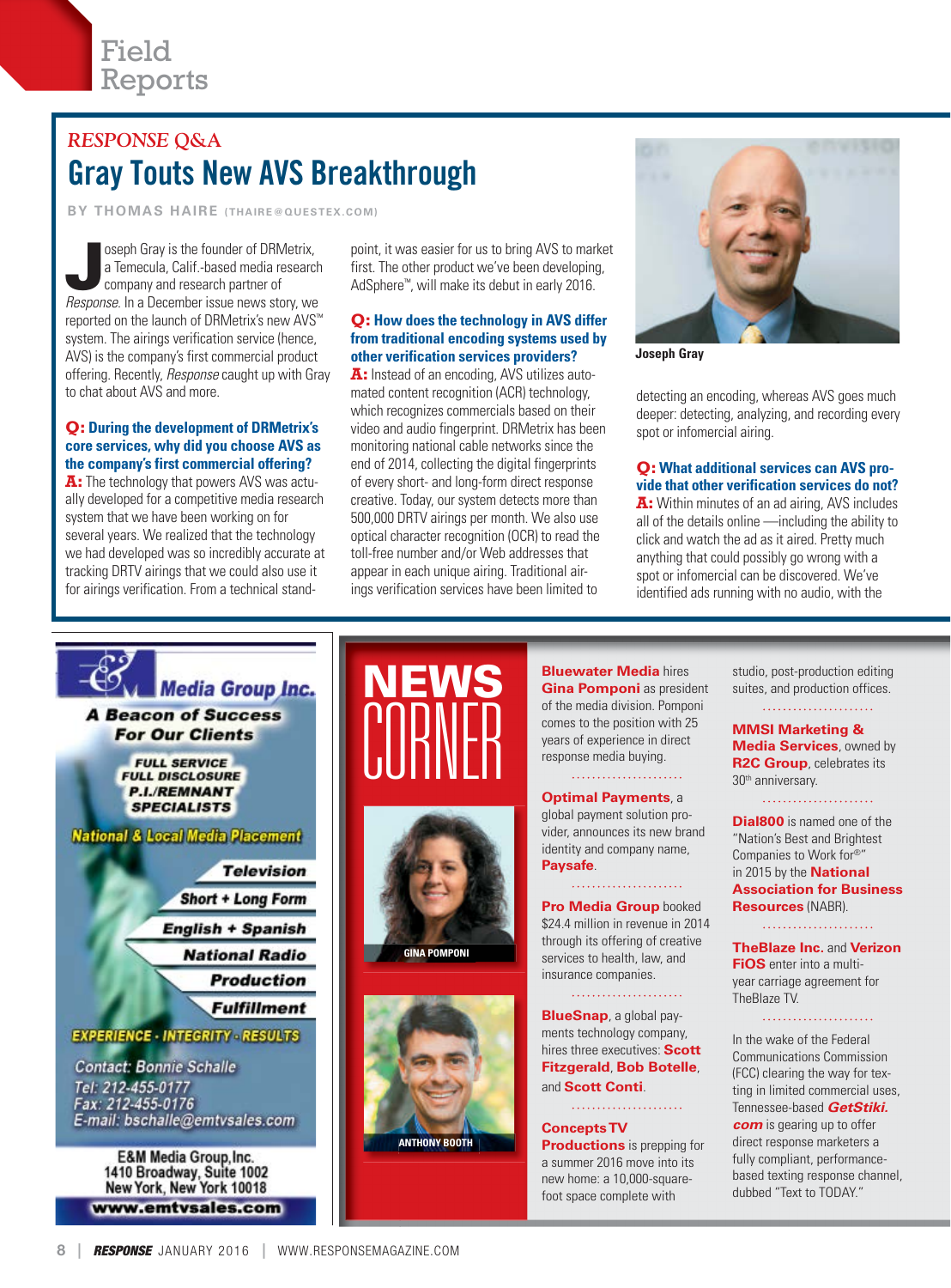wrong toll-free number, URL, or promotion code, and even instances where the toll-free number is half off the screen and unreadable.

AVS also provides a daily file output so you can import airings into your agency system or you can pull in airings on more of a real time basis through our API. DRMetrix is the first television research company to distinguish between the two different types of ad breaks that occur on national cable networks. In addition to buying spots in national ad breaks, DR advertisers also purchase highly discounted spots in what are called local breaks. These spots are typically seen by less than 10 percent of viewing households. AVS monitors the national cable network feeds directly, determining whether each spot is airing in a national or local ad break.

AVS is also able to provide agencies with a 360-degree view of all airings associated with any DRTV creative. Traditional airings verification can only report airings that have agencies' specific encoding. Wouldn't it be nice if an agency could track all of the airings rather than just their own? Because AVS was built for the

**Thane Direct** appoints **Anthony Booth** as president and chief operating officer, effective January 2016.

**Listen Up Español** answered all donation calls (more than 47,000) during the December TeletonUSA charity event. The event raised more than \$15 million.

**DNA Response Inc., which manages** brands on marketplaces like Amazon and eBay, announces an exclusive partnership with **Direct Holdings Global** to manage its Time Life brand of music and video product lines on five online marketplaces.

**AVC Corp.** celebrates its 25<sup>th</sup> anniversary. Moshe Begim and his wife Gali started AVC in 1990 in North Hollywood, Calif. Today, the company is a full-service 4PL provider that handles customers' products from inception to delivery.

**212 Degrees Fahrenheit**, a creative shop in Irvine, Calif., delivers new longand short-form programs for Havas Edge, Cannella Response Television, and Cesari Direct. Spots and shows currently airing include Buy Belize, Doctor on Demand, Teeter, and On the Go Loans.

DR industry, it tracks the unique toll-free number in each airing, allowing agencies to segment their own airings from those of other agencies.

#### **Q: Who do you see as the biggest beneficiaries of utilizing AVS?**

**A:** We see agencies and marketers being the biggest beneficiaries. As our monitored universe

expands far beyond 100 national cable networks, we anticipate that AVS will become more attractive. Agencies will appreciate not having to deal with the logistics of encodings or having to deal with encoding mistakes. In time, as media buying systems integrate with AVS, the product will become more proactive in detecting and reporting anomalies.

# Looking to light up your Direct Response Marketing Campaign?

hybri

# Turn On Radio.

**Local Spot • Network • Satellite Creative • Low Rates with Full Transparency** 



**The Radio Experts**

800.929.5674 hybridmediaservices.com *New York Los Angeles Philadelphia San Diego*